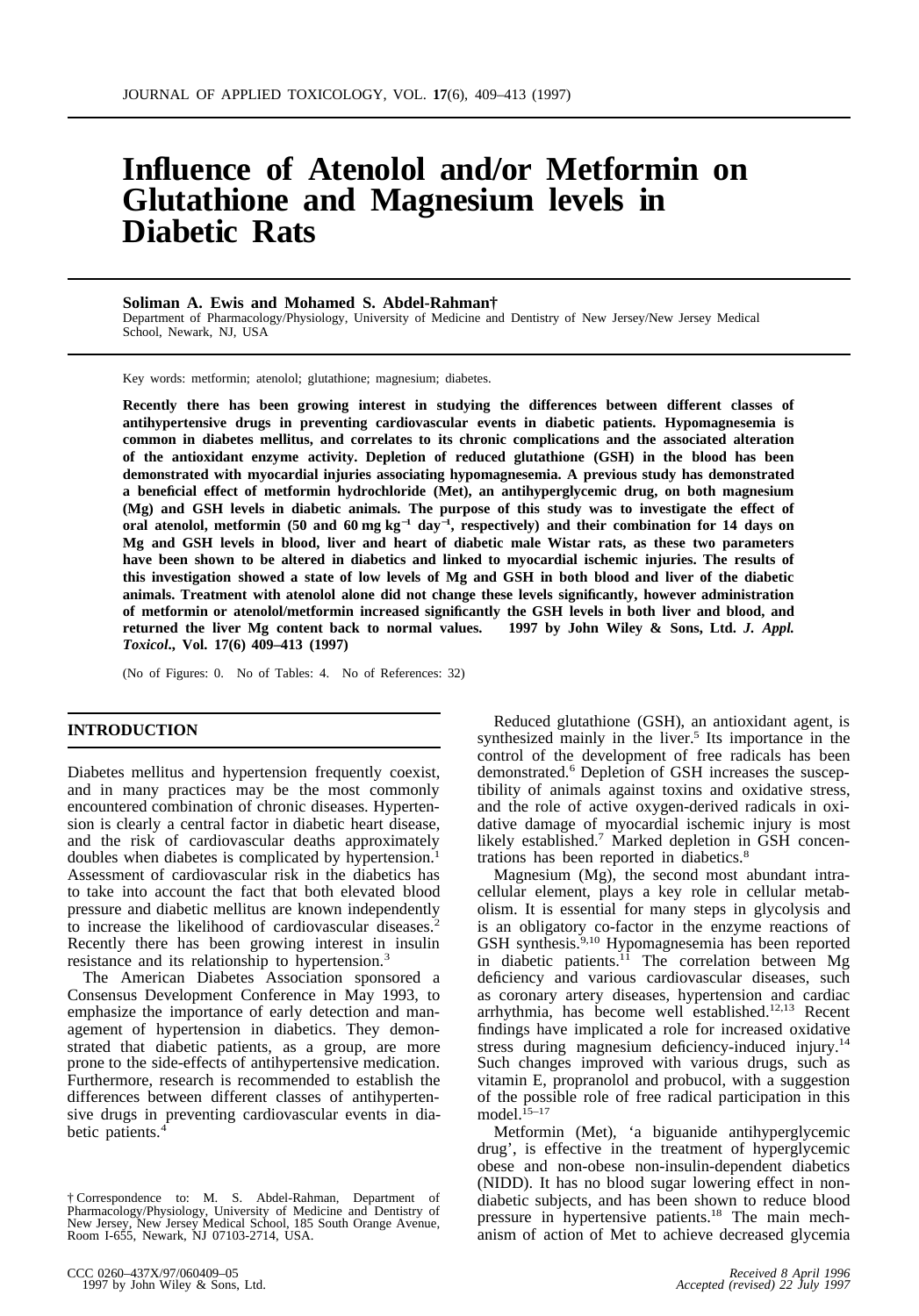in NIDD subjects is attributed to an enhancement of hearts and livers immediately removed and weighed, insulin action, possibly due in part to increased insulin and the organ/body weight ratios were calculated. receptor binding, but more importantly through an effect at the post-receptor level.<sup>19,20</sup> A previous investieffect at the post-receptor level.19,20 A previous investi- **Chemical analysis** gation showed that Met has a beneficial effect on

The cardioprotective effect of beta-blockers may be<br>attributions of Mg were measured in serum and tissues by<br>by the concen-<br>trations of Mg were measured in serum and tissues by attributable to their antihypertension, antiarrhythmic trations of Mg were measured in serum and tissues by and antiplatelet actions. Atenolol (Atn) is a beta- a Varian atomic absorption spectrophotometer, using blocker, classified as cardioselective ( $\beta_1$ -selective), and air-acetylene flame.<sup>25</sup> The GSH concentrations in blocker, classified as cardioselective ( $\beta_1$ -selective), and an air-acetylene flame.<sup>25</sup> The GSH concentrations in is reported to lack intrinsic sympathomimetic activity blood and tissues were measured using DTNB (5,5'-(ISA). Beta-blockers without ISA have been shown to dithiobis-2-nitrobenzoic acid), as described.<sup>26</sup> Fasting reduce cardiovascular morbidity and mortality. Atenolol serum glucose was monitored colorimetrically using a is currently employed by diabetic patients in the man- Sigma diagnostic kit. agement of hypertension, ischemic heart disease and tachycardia.<sup>22,23</sup> Its effect on Mg and GSH levels is **Statistical analysis** not well studied.

The present study was designed to investigate<br>whether Atn treatment can modify the concentrations<br>of GSH and Mg in experimental diabetic animals, as<br>these two parameters have been shown to be altered<br>the at a significance in diabetics and linked to myocardial ischemic injuries.7,8,12 The influence of concurrent administration of Met with Atn has been studied in this investigation as<br>Met could improve GSH, Mg and glucose levels in<br>**RESULTS** diabetic animals, as reported.<sup>21</sup> This may explain in part the Atn cardioprotective action and may help to **Fasting serum glucose and body and organ** achieve a more wise prescribing of these two agents **weights** in diabetics.

Charles River Breeding Laboratory and were kept in Monitoring the glucose level in the Met-treated group an environmentally controlled room. The temperature revealed that the serum glucose was without any sigwas maintained at 23–25°C and 50–55% relative inficant change 7 days after the treatment compared to humidity and the light was set on a 12-h light/dark the positive control group. After 14 days of treatment, cycle. Water and food were available *ad libitum*. The although the serum glucose was still significantly animals were randomly divided into four groups of higher than the normal control, the values were signififive rats each and were under observation for 1 week. cantly less than the positive control group. When both Then diabetes was induced by the administration of drugs were used in combination, Atn maintained the a single dose (60 mg kg<sup>−</sup><sup>1</sup> i.p.) of freshly prepared blood sugar-lowering effect of Met. streptozotocin (STZ) (Sigma Chemical Company, St Louis, MO) 48 h prior to treatment. During the **Body and organ weights** experimental period, the animals were monitored by periodic testing for fasting serum glucose, and those Diabetic animals, in all diabetic groups, had a lower with levels  $\leq 8.5$  mmol  $\bar{l}^{-1}$  were considered non-<br>diabetics. In all groups, the drugs were administered Heart wet weight did not show any changes in any of diabetics. In all groups, the drugs were administered Heart wet weight did not show any changes in any of orally by gavage daily for 14 days and fasted overnight the groups, while liver wet weight in all diabetic orally by gavage daily for 14 days and fasted overnight the groups, while liver wet weight in all diabetic before the blood was withdrawn. The control groups sy as lower than that of the normal rats. The received deionized water and other groups were treated heart/body and liver/body weight ratios were without with Atn, Met (50 and 60 mg kg<sup>-1</sup> day<sup>-1</sup>, respectively), and their combination. In this study Wistar rats were (Table 2). preferred because they are characterized by a narrow spectrum of normal blood sugar, $24$  and STZ was used **Magnesium levels in serum, liver and heart** because it seems to be ineffective on GSH levels.<sup>8</sup> Magnesium levels in serum, liver and heart

recorded. The animals were then sacrificed and their between the three treated groups. Liver magnesium

magnesium and GSH levels in diabetic rats.<sup>21</sup> Reagents of analytical grade were obtained from Fisher<br>The cardioprotective effect of beta-blockers may be<br>Scientific and Sigma Chemical Company. The concen-

The effect of Atn, Met or their combination on fasting serum glucose is shown in Table 1. During the experi-**MATERIAL AND METHODS** mental period, the animals were monitored by periodic testing for fasting serum glucose, and those with levels  $< 8.5$  mmol l<sup>−1</sup> were considered non-diabetics. A sig-**Animals and treatment** increased serum glucose level was observed<br>Male Wistar rats (270 ± 40 g) were purchased from alone did not affect this level during the time studied. Male Wistar rats  $(270 \pm 40 \text{ g})$  were purchased from alone did not affect this level during the time studied.<br>Charles River Breeding Laboratory and were kept in Monitoring the glucose level in the Met-treated group revealed that the serum glucose was without any sigalthough the serum glucose was still significantly

groups was lower than that of the normal rats. The any significant changes compared to the control

Table 3 shows the effect of Atn, Met or Atn/Met **Body and organ weight ratio** on serum, liver and heart magnesium levels. Serum magnesium was decreased significantly in diabetic rats. At the end of the experiment the body weight was There were no significant differences in serum Mg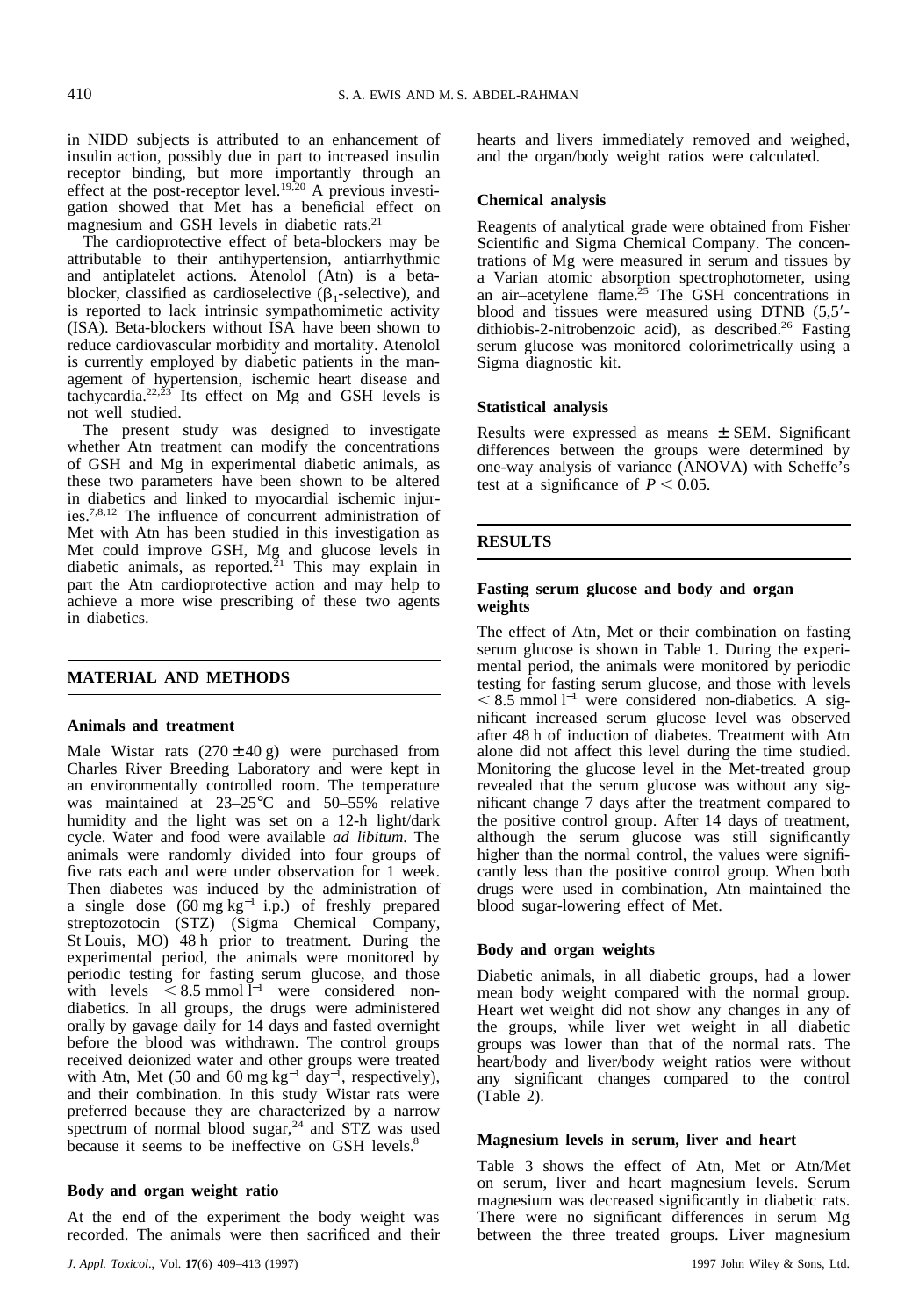|        |                   | <b>Diabetic</b>               |                              |                         |                              |  |  |  |  |
|--------|-------------------|-------------------------------|------------------------------|-------------------------|------------------------------|--|--|--|--|
|        | Normal<br>control | +ve Control                   | Atn                          | Met                     | Atn/Met                      |  |  |  |  |
| Day 0  | $7.47 \pm 0.13$   | $21.82 \pm 0.82$ <sup>h</sup> | $21.7 \pm 0.84$ <sup>b</sup> | $23.9 \pm 0.6^{\circ}$  | $22.12 \pm 0.8$ <sup>b</sup> |  |  |  |  |
| Day 7  | $7.38 \pm 0.09$   | $21.76 \pm 0.90^{\rm b}$      | $20.9 \pm 0.6^{\rm b}$       | $19.22 \pm 0.8^{\rm b}$ | $19.2 \pm 0.5^{\rm b}$       |  |  |  |  |
| Day 14 | $7.43 \pm 0.05$   | $21.7 \pm 0.51^{\circ}$       | $20.8 \pm 0.8^{\rm b}$       | $16.8 \pm 0.6^{b,c}$    | $15.3 \pm 0.23^{b,c}$        |  |  |  |  |

**Table 1. Effect of atenolol and/or metformin on serum glucosea**

<sup>a</sup> Values are mean ± SEM (mmol I<sup>-1</sup>) from five fasting male Wistar rats per group after oral treatment (mg/kg<sup>-1</sup> day<sup>-1</sup>) with Atn (50) and or/Met (60) for 14 days, and sacrificed 24 h after the last treatment. Diabetes was induced by a single dose of STZ (60 mg kg<sup>−</sup><sup>1</sup> i.p.) 48 h prior to treatment.

<sup>b</sup> Significantly different compared to the normal control group, ANOVA ( $P < 0.05$ ). c Significantly different compared to the +ve control group, ANOVA ( $P < 0.05$ ).

| Table 2. Effect of atenolol and/or metformin on organ/body weight ratio <sup>a</sup> |  |  |  |  |  |  |  |  |  |  |
|--------------------------------------------------------------------------------------|--|--|--|--|--|--|--|--|--|--|
|--------------------------------------------------------------------------------------|--|--|--|--|--|--|--|--|--|--|

|                                                |                                                     |                                                                        | <b>Diabetic</b>                                                             |                                                                           |                                                                      |
|------------------------------------------------|-----------------------------------------------------|------------------------------------------------------------------------|-----------------------------------------------------------------------------|---------------------------------------------------------------------------|----------------------------------------------------------------------|
|                                                | Normal<br>control                                   | +ve Control                                                            | Atn                                                                         | Met                                                                       | Atn/Met                                                              |
| Body wt. (g)<br>Liver wt. (g)<br>Heart wt. (g) | $305 \pm 2.03$<br>$13.6 \pm 0.1$<br>$0.86 \pm 0.06$ | $234 \pm 2.8$ <sup>b</sup><br>$9.5 \pm 0.2^{\rm b}$<br>$0.85 \pm 0.01$ | $235.8 \pm 3.6^{\circ}$<br>$10.92 \pm 0.08$ <sup>b</sup><br>$0.78 \pm 0.01$ | $239 \pm 2.1^{\rm b}$<br>$10.9 \pm 0.08$ <sup>b</sup><br>$0.81 \pm 0.007$ | $136.6 \pm 3.2^b$<br>$10.92 \pm 0.09$ <sup>b</sup><br>$0.8 \pm 0.01$ |
| Organ/body wt.<br>Liver<br>Heart               | $4.44 \pm 0.05$<br>$0.33 \pm 0.002$                 | $4.12 \pm 0.13$<br>$0.36 \pm 0.003$                                    | $4.64 \pm 0.05$<br>$0.33 \pm 0.004$                                         | $4.6 \pm 0.07$<br>$0.34 \pm 0.002$                                        | $4.62 \pm 0.07$<br>$0.34 \pm 0.003$                                  |

<sup>a</sup> Values are mean ± SEM from fasting five male Wistar rats per group after oral treatment (mg kg<sup>−</sup><sup>1</sup> day<sup>−</sup><sup>1</sup> ) with Atn (50) and or/Met (60) for 14 days, and sacrificed 24 h after the last treatment. Diabetes was induced by a single dose of STZ (60 mg kg<sup>−</sup><sup>1</sup> i.p.) 48 h prior to treatment.

 $b$  Significantly different compared to the normal control group, ANOVA ( $P < 0.05$ ).

### **Table 3. Effect of atenolol and/or metformin on magnesium in diabetic rats**<sup>a</sup>

|                                   |                   | <b>Diabetic</b>         |                         |                         |                         |  |  |  |
|-----------------------------------|-------------------|-------------------------|-------------------------|-------------------------|-------------------------|--|--|--|
|                                   | Normal<br>control | $+ve$ Control           | Atn                     | Met                     | Atn/Met                 |  |  |  |
| Serum                             |                   |                         |                         |                         |                         |  |  |  |
| $(mmol/l^{-1})$<br>Liver          | $0.84 \pm 0.06$   | $0.66 \pm 0.06^{\circ}$ | $0.66 \pm 0.06^{\circ}$ | $0.69 \pm 0.06^{\rm b}$ | $0.68 \pm 0.04^{\rm b}$ |  |  |  |
| $(mmol/kg^{-1}$ wet wt.)<br>Heart | $0.93 \pm 0.04$   | $0.66 \pm 0.02$         | $0.77 \pm 0.02$         | $0.92 \pm 0.03$ c       | $0.95 \pm 0.03$ c       |  |  |  |
| $(mmol$ kg <sup>-1</sup> wet wt.) | $1.18 \pm 0.03$   | $1.17 \pm 0.02$         | $1.14 \pm 0.02$         | $1.13 \pm 0.02$         | $1.14 \pm 0.02$         |  |  |  |

<sup>a</sup> Values are mean ± SEM from five fasting male Wistar rats per group after oral treatment (mg kg<sup>-1</sup> day<sup>-1</sup>) with Atn (50) and or/Met (60) for 14 days, and sacrificed 24 h after the last treatment. Diabetes was induced by a single dose of STZ (60 mg kg<sup>-1</sup> i.p.) 48 h prior to treatment.

<sup>b</sup> Significantly different compared to the normal control group, ANOVA ( $P < 0.05$ ). c Significantly different compared to the +ve control group, ANOVA ( $P < 0.05$ ).

concentration was significantly decreased in diabetic **Levels of GSH in blood, liver and heart** rats. Atenolol treatment slightly, but not significantly, increased this level compared to the positive control The changes in the GSH levels in rat blood, liver and group, whereas treatment with Met and Atn/Met heart are presented in Table 4. After 14 days of increased liver Mg content significantly and returned induction of diabetes, a significant decrease in blood the values back to normal levels. No significant and liver GSH levels was observed. Treatment with changes in heart Mg content could be detected in all Atn alone did not significantly change these values

Atn alone did not significantly change these values diabetic groups compared to the normal control group. compared to the positive control group. On the other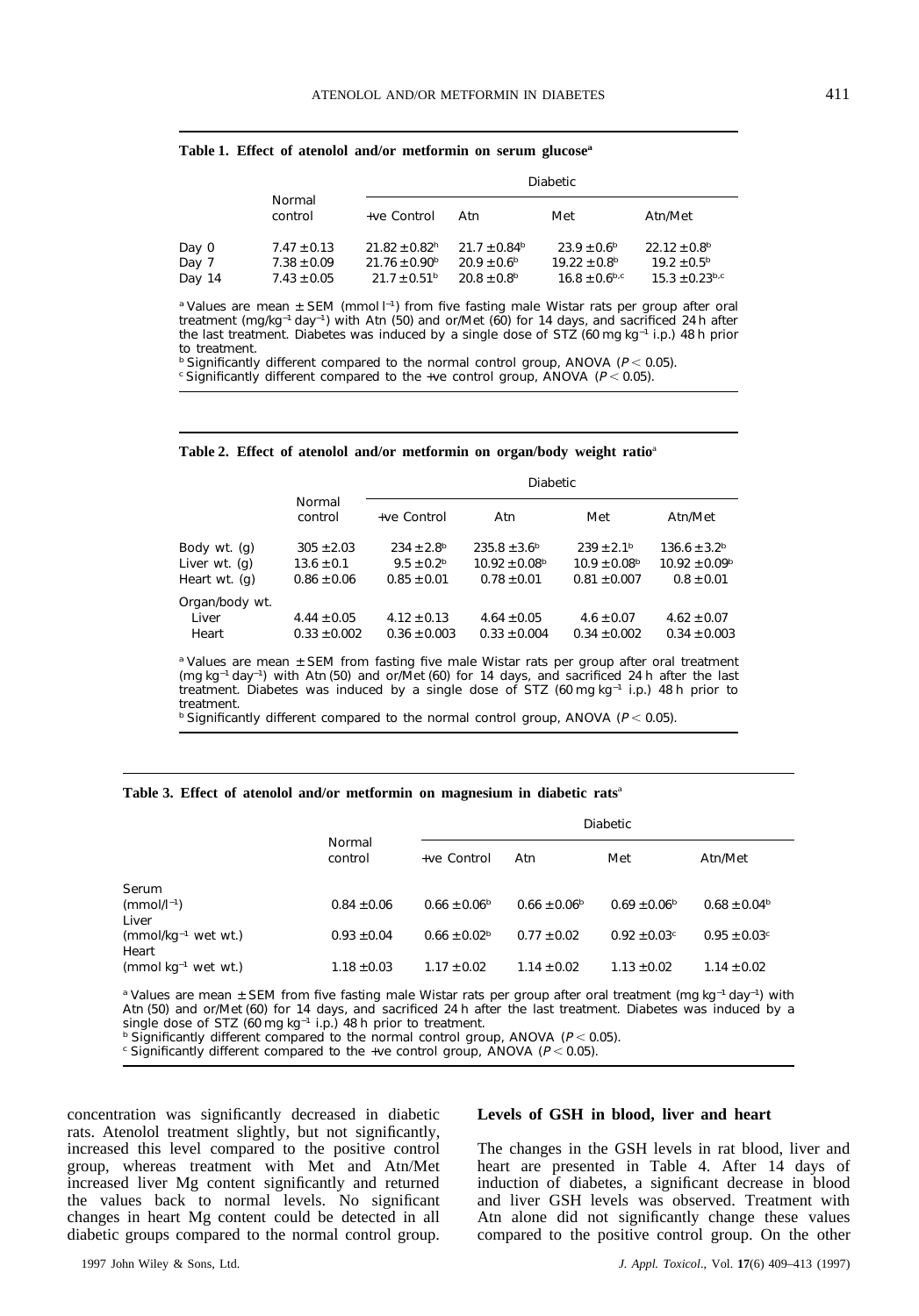|  |  |               | Table 4. Effect of atenolol and/or metformin on glutathione in diabetic rats <sup>a</sup> |        |
|--|--|---------------|-------------------------------------------------------------------------------------------|--------|
|  |  | <b>Normal</b> |                                                                                           | Diabet |
|  |  |               |                                                                                           |        |

|                                     |                   | <b>Diabetic</b>              |                             |                                |                            |  |  |  |
|-------------------------------------|-------------------|------------------------------|-----------------------------|--------------------------------|----------------------------|--|--|--|
|                                     | Normal<br>control | +ve Control                  | Atn                         | Met                            | Atn/Met                    |  |  |  |
| Serum (mg %)                        | $41.3 \pm 0.7$    | $25.76 \pm 1.1$ <sup>b</sup> | $27.3 \pm 1.2$ <sup>b</sup> | $35.2 \pm 1.17$ °              | $36.95 \pm 0.35^{\circ}$   |  |  |  |
| Liver ( $\mu$ mol/g <sup>-1</sup> ) | $6.72 \pm 0.25$   | $4.27 \pm 0.2^{\rm b}$       | $4.3 \pm 0.14^{\rm b}$      | $5.68 \pm 0.06$ <sup>c,d</sup> | $5.68 \pm 0.07^{\rm c, d}$ |  |  |  |
| Heart (µmol q $^{-1}$ )             | $1.16 \pm 0.03$   | $1.18 \pm 0.02$              | $1.18 \pm 0.02$             | $1.17 \pm 0.01$                | $1.17 \pm 0.01$            |  |  |  |

<sup>a</sup> Values are mean ± SEM from five fasting male Wistar rats per group after oral treatment (mg kg<sup>-1</sup> day<sup>-1</sup>) with Atn (50) and or/Met (60) for 14 days, and sacrificed 24 h after the last treatment. Diabetes was induced by a single dose of STZ (60 mg kg<sup>-1</sup> i.p.) 48 h prior to treatment.

<sup>b</sup> Significantly different compared to the normal control group, ANOVA ( $P < 0.05$ ).<br>
<sup>b</sup> Significantly different compared to the +ve control group, ANOVA ( $P < 0.05$ ).<br>
<sup>d</sup> Significantly different compared to the Atn-trea

hand, administration of Met alone increased signifi-<br>In recent years, there has been growing interest in cantly the blood GSH level compared to the positive Mg deficiency and its correlation with cardiovascular control group and significantly increased the liver GSH diseases, hypertension, insulin resistance and freecontents compared to both the positive control and radical tissue defense mechanism. Diabetes mellitus, Atn-treated groups. Administration of Atn and Met in hypertension and hypokalemia are now considered to combination achieved the same effect as Met alone. be risk factors of hypomagnesemia.<sup>9,11</sup> The results of The GSH content of the heart was without any signifi-<br>this study are in agreement with others who demon-The GSH content of the heart was without any significant changes in any of the groups. The strated a state of hypomagnesemia in diabetics.<sup>30</sup> Aten-

The exact relationship between the degree of glycemic It has been demonstrated that diabetes mellitus is control and development of cardiovascular compli-<br>associated with a reduced Mg liver concentration,<sup>10</sup> cations in NIDD patients has continued to be contro- which is in accordance with the results of this report. versial, and any treatment intended to improve gly- This may be linked with the fact that the intracellular cemic control might be beneficial for other risk factors hepatocyte Mg level is quite sensitive to the alteration for cardiovascular diseases.<sup>27,28</sup> Metformin has been in total Mg content, as reported by other investigators.<sup>30</sup> shown to be a possible candidate for such therapeutic Treatment with Atn alone slightly, but not significantly, potential. It decreases blood glucose and improves increased this level, while the administration of Met insulin resistance, lipid profile and hypertension in or Atn/Met induced a significant increase in the hepatic diabetics.<sup>18–20</sup> Optimal management of hypertension for concentration of Mg, but not in blood. This may be the prevention of coronary artery diseases requires attributed to a Met–insulin-like action, as suggested by more than normalization of the blood pressure if the Nordin and Baily.<sup>10,31</sup> They demonstrated that after more than normalization of the blood pressure if the hazard of coronary events is to be reduced. Beta-<br>blockers have undesirable effects on glucose and lipid Mg may be consistently decreased because it is taken blockers have undesirable effects on glucose and lipid metabolism. It is important to balance against these up by soft tissues.<br>
disadvantages the positive benefits that beta-blockers Magnesium concentration in the myocardium is disadvantages the positive benefits that beta-blockers have, therefore Atn is currently employed by diabetic resistant to the alteration in total body Mg content. It patients in the management of hypertension and isch-<br>has been reported that of all the soft tissues, heart patients in the management of hypertension and isch-<br>emic heart diseases.<sup>22,23</sup> The potential to combine Atn uptake of Mg is the most rapid,<sup>30</sup> while it is not and Met to obtain a more cardioprotective effect may readily easy to lose Mg from the heart even in the

confirmed by periodic testing of fasting serum glucose. thesis in Mg-deficient animals is not due to any local glucose levels in the diabetic animals. On the other response to reduced serum level.<sup>32</sup> These observations hand, treatment with Met for 14 days reduced serum may explain our findings of normal concentrations in glucose significantly, whereas it did not reverse the the heart of both treated and not treated animals. values completely to the normal levels. Concurrent The significant low levels of GSH in blood and liver administration of Atn with Met kept the benefit of Met of our diabetic animals are in accordance with Saleh alone without any changes. This is in accordance with other investigators who reported that Atn did not aug- be corrected by insulin therapy. In this investigation, ment the blood glucose in the diabetics, unlike some oral administration of Atn alone did not affect these

olol unlike non-cardioselective beta-blockers, neither impairs glucose tolerance nor reduces potassium con-**DISCUSSION** centrations in diabetics.<sup>29</sup> This may be linked to our findings that treatment with Atn alone did not alter blood Mg levels in the diabetic animals.

uptake of Mg is the most rapid, $30$  while it is not be a potentially important therapy. The case of hypomagnesemia. Moreover, it has been dem-In this report, induction of diabetes by STZ was onstrated that the reduction in myocardial protein syncellular deficiency, but rather should be seen as a may explain our findings of normal concentrations in

et al.<sup>8</sup> They demonstrated that these low levels could other beta-blockers such as propranolol, which impairs alterations. On the other hand, treatment with Met or glucose tolerance.<sup>29</sup> Atn/Met improved the GSH and Mg levels in both Atn/Met improved the GSH and Mg levels in both